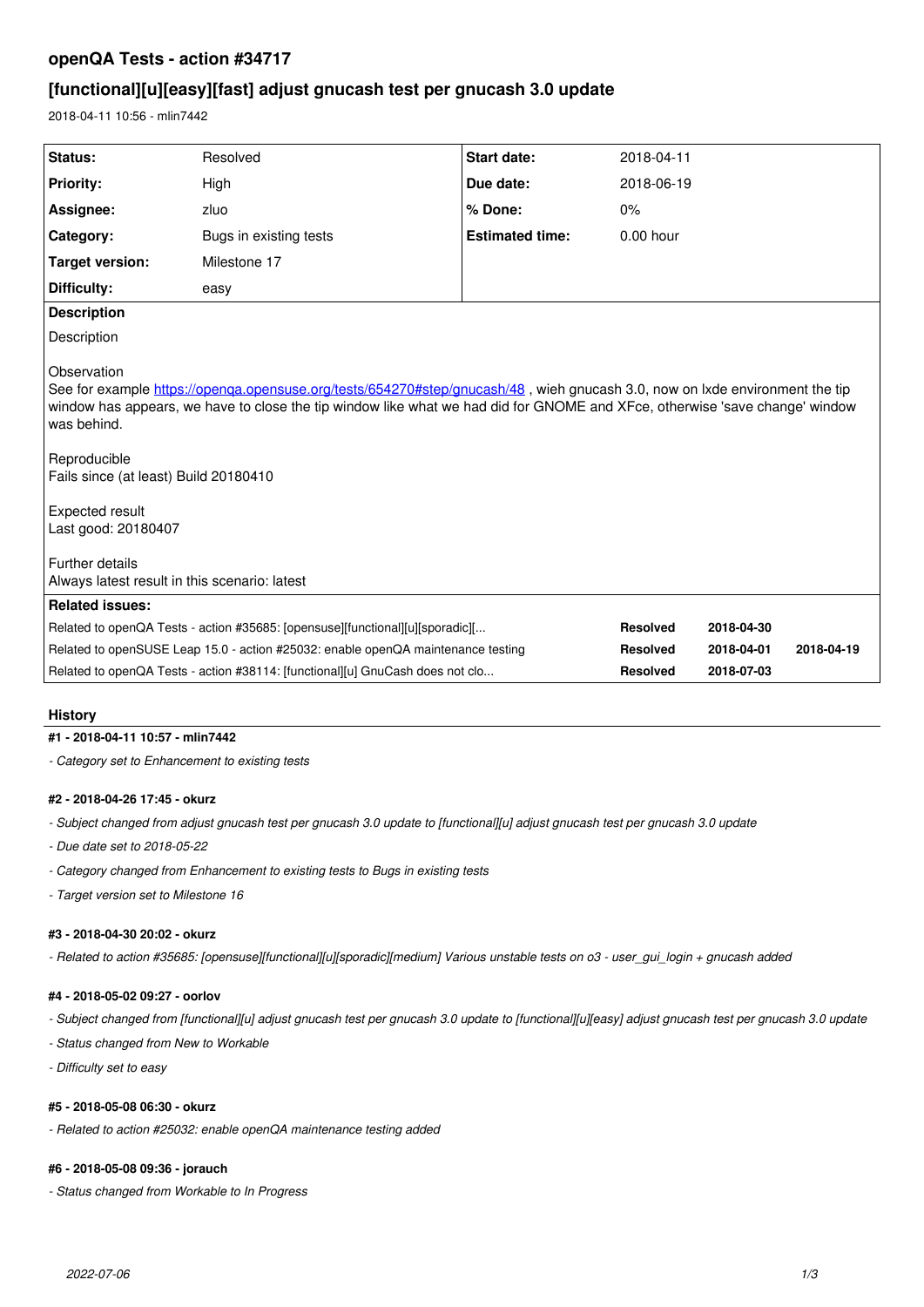*- Assignee set to jorauch*

#### **#7 - 2018-05-11 12:39 - jorauch**

*- Status changed from In Progress to Feedback*

Created PR: <https://github.com/os-autoinst/os-autoinst-distri-opensuse/pull/5028>

Waiting for merge and verification in production

#### **#8 - 2018-05-14 12:37 - jorauch**

Improved PR by okurz: <https://github.com/os-autoinst/os-autoinst-distri-opensuse/pull/5035> got merged, waiting for verification in production

### **#9 - 2018-05-16 09:44 - jorauch**

*- Status changed from Feedback to Resolved*

First two runs after merge do not fail anymore: <https://openqa.opensuse.org/tests/677111> Considering this as resolved

#### **#10 - 2018-05-30 19:21 - okurz**

*- Subject changed from [functional][u][easy] adjust gnucash test per gnucash 3.0 update to [functional][u][easy][fast] adjust gnucash test per gnucash 3.0 update*

*- Due date changed from 2018-05-22 to 2018-06-05*

- *Status changed from Resolved to Workable*
- *Assignee deleted (jorauch)*

Interesting, two jobs passed but now it seems to fail again in more or less the same issue: <https://openqa.opensuse.org/tests/684575>

[jorauch](progress.opensuse.org/users/25286) feel free to pick it up again.

#### **#11 - 2018-06-05 08:49 - mgriessmeier**

- *Due date changed from 2018-06-05 to 2018-06-19*
- *Priority changed from Normal to High*
- *Target version changed from Milestone 16 to Milestone 17*

#### **#12 - 2018-06-07 13:07 - zluo**

*- Assignee set to zluo*

take over

#### **#13 - 2018-06-08 11:19 - zluo**

*- Status changed from Workable to In Progress*

<http://e13.suse.de/tests/2714#step/gnucash>

looks good

### **#14 - 2018-06-08 11:31 - zluo**

the problem on osd I assume that send\_key 'ctrl-q' doesn't work here. We have same issue on osd.

send\_key 'ctrl-q'; # Exit assert\_screen [qw(gnucash-save-changes generic-desktop)];

--

### trying now:

send\_key\_until\_needlematch 'gnucash-save-changes', "ctrl-q", 5, 5; send\_key 'alt-w';